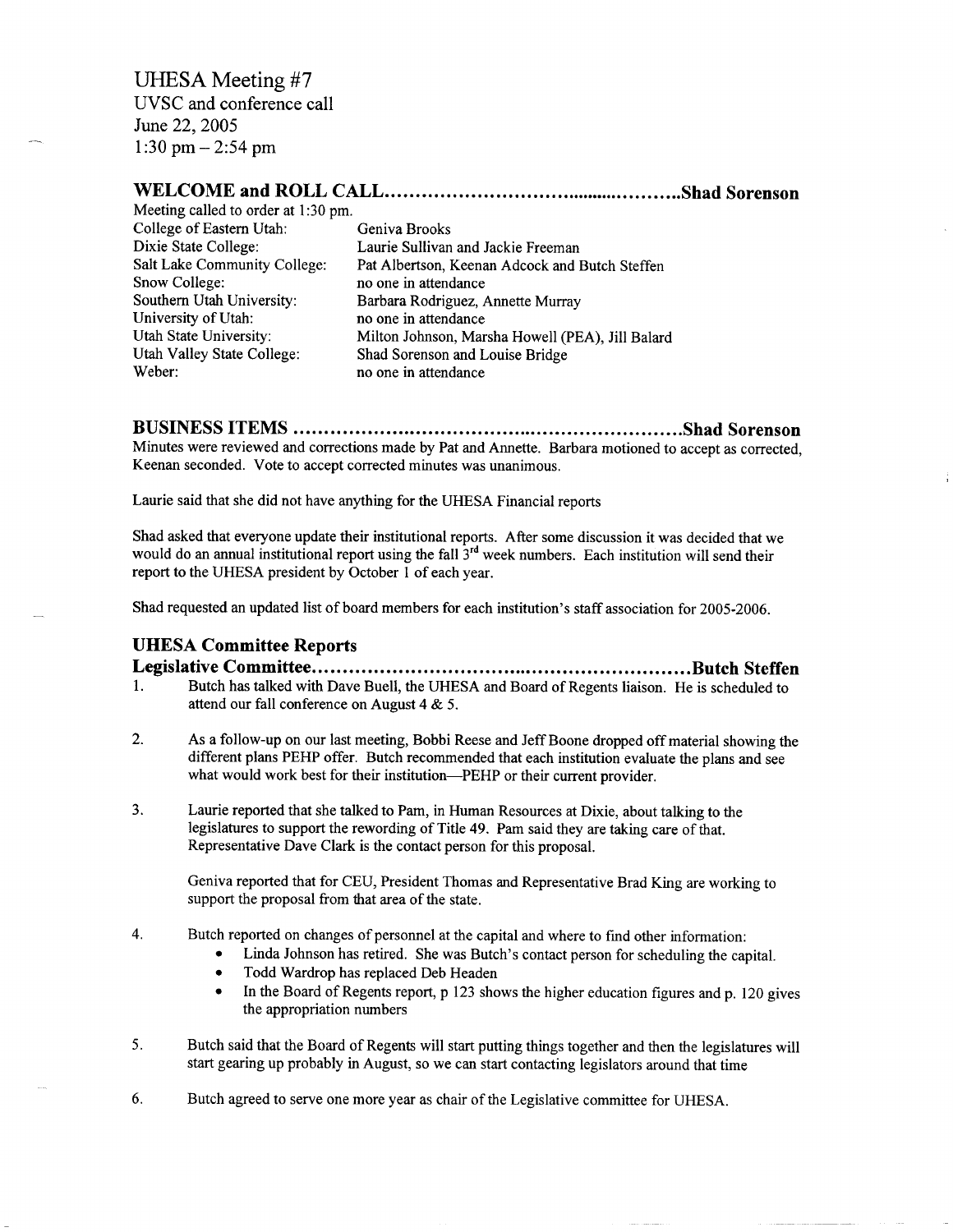#### **Communication Committee Shad Sorenson**

- Shad would like to have a UHESA E-Newsletter. It wouldn't cost us anything to provide. We could send it out preferably monthly, but at least quarterly. We only need someone to prepare it and people to provide information. Please submit names of people who could help with such a project. They do not need to be on UHESA or local executive boards, just someone who has an interest and the skills to do such a project.
- Shad also asked that everyone be conscious of their websites, local and UHESA, and be sure they are kept current and that all the links are operative.

#### **"Hot Issues on Your Campus Affecting Staff**

- Annette reported that SUU is going to start a newsletter on campus. It would be on a more personal note, helping people get to know each other better. Keenan expressed concern about something like this, considering the new HEPA regulations ... some people may not want things shared and even though information is submitted on a voluntary basis, others reading such contributions may be offended or otherwise opposed to personal information being disclosed.
- Keenan requested information regarding Mandatory Training (see attachment 1)

Dixie offers a full day of training for faculty and staff. They are held captive and forced to attend For their adjunct faculty, they offer a one hour training that all are required to attend, but they are paid a \$20.00 stipend that is paid from an adjunct funding pool.

Other institutions felt it was part of the contract. If you work for the university (adjunct, faculty or staff) you agree to attend training required by law. Perhaps it should even be stated in the contracts, if it isn't.

SLCC offers on-line training. Keenan said they had concerns about this type of training because they have found that some people were simply clicking through the pages without reading them. It was pointed out that the same retention of information may be occurring in any meeting you have. You really cannot guarantee that people are 'learning' in any venue.

Keenan will send specific questions to each institution. After he receives all the responses, he will send a compilation of the information he receives.

Dixie reported that everyone on their campus received additional equity money this year. The President and HR director used a formula and CUPA studies to calculate how much employees got. The salary increases came from internal funding, along with the funds given by the legislature, but Jackie felt it was to build morale. Although everyone received some equity pay increase, it was given mostly to staff. Jackie felt that the splitting of the staff associations at Dixie (exempt and non-exempt) helped in obtaining this salary increase. The exempt staff association made equity issues their number one goal this year. They put pressure on the president. They met with the president, they emailed him, they addressed the issue at the Board of Trustee meetings and College Board Meetings, etc.

Jackie suggested that everyone request an equity study. When comparing salaries, they insisted that they compare with institutions with similar operating budgets when choosing 'size'. Jackie knew there were some positions on their campus that did not have direct match-ups in CUPA descriptions and those employees lost out. The staff association is going to have to fight for them.

Shad felt that the faculty has spoken so much on equity, but anyone who services students (which would be all of the staff) should also be eligible to share in equity funds. The goal is to have everyone at 90% of market. This year's goal was to be at 82 or 83%. He suggested that staff associations sit on President Councils and that we collaborate with campus faculty senates to work toward a common goal of salary equity.

Salt Lake Community College has a new president. Their staff association is going to try to get the new president on board for equity pay for staff.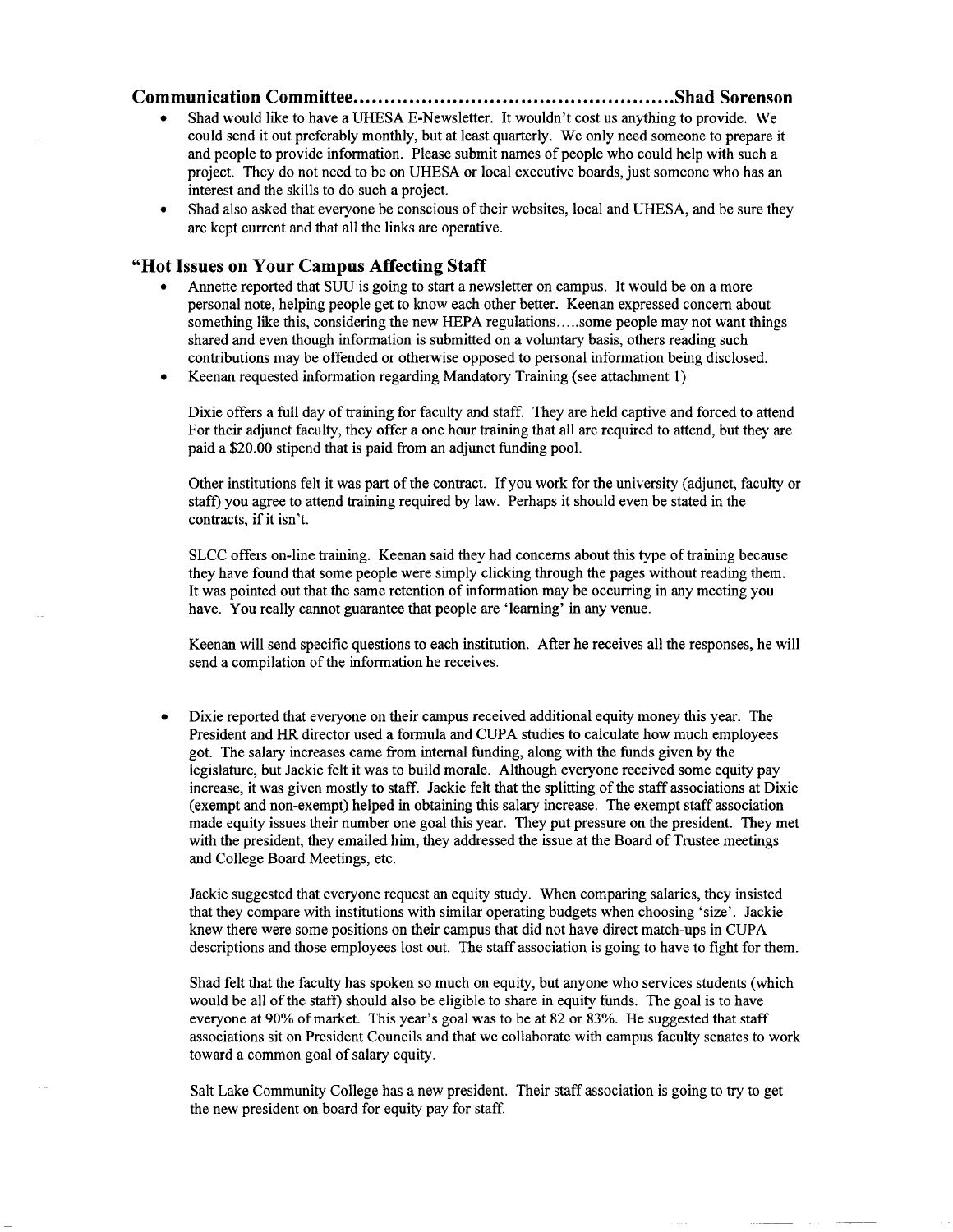• Laurie reported that their new president will not be on campus until December. Jackie said that they interviewed  $\sim$ 12 candidates. Five names will be sent forward to the Board of Regents.

Pat said that when SLCC were hiring their new president, the staff, faculty and student got to meet with the final five candidates. They met with each candidate separately, which was often tricky keeping them confidential, but they really felt that they had a voice in the selection process.

Dixie is requesting a similar opportunity.

#### Next **Meeting Time**

August 4&5 meeting will be held in Ephraim, Utah hosted by Snow College. Mike was not in attendance so exact times and places will be forthcoming.

Teresa McKnight will not be able to attend on August  $4 \& 5$ , Shad proposed changing the meeting dates. Laurie Sullivan cannot attend anytime after the  $5<sup>th</sup>$ . She is an adviser and they have been told they WILL be in their offices. Shad proposed later in fall, like October. Barbara pointed out that it would be pretty late to begin organizing UHESA and our goals for the year. Legislative communications would need to be in place long before this, Butch agreed. It was decided to leave the dates as previously planned. Barbara will only be able to attend on Thursday, so we will hold elections on Thursday and let the new secretary take minutes on Friday.

We will start Thursday at 10:30 am at Snow College.

Dues for the upcoming year should be paid at this meeting, Shad and Barbara will mail out invoices to all institutions prior to the meeting. Cost to join UHESA is \$150/year for each institution. If you have two staff associations, it is still \$150.00. Each institution is allowed two votes in UHESA. If you have one association, you can have two voting members from that association. If you have two associations, you will have one voting member from each association. Anyone from your association is invited to attend the meeting.

Shad and Barbara will send out invitations in early July giving more information: times, locations, cost, etc. Please RSVP as soon as possible so Mike will know how many to plan for.

Suggested agenda items:

- Election of new board (president-elect and secretary/treasurer)
- Continuing education on legislative communication ( $1 \frac{1}{2}$  2 hours) with topics of discussion being: 1) Overview of the Board of Regents and how they interact and 2) How to get involved with faculty groups.

Butch would prefer a time on Thursday as he will not be able to attend on Friday. Butch will make contact with Mike to make arrangements for housing, etc. for visiting Board of Regents members.

• SkillSoft and Tracks ideas from SLCC

Some institutions are having trouble getting things started. Deanna Arvisue is over these educational programs for staff. It is funded by the Staff Development office in Human Resources. Keenan will email Deanna's contact information. Although this was discussed at our meeting last year, they may be need for such discussion again. Keenan will email her contact information (see attachment 2)

- Banner training SLCC has been using Banner for voting on staff issues. Ron Wells, in the Student IV Center, has set up elections through banner. Keenan will email his contact information, (see attachment 2)
- Sharing of ideas Jackie suggested that all the staff associations bring ideas on "Communication on Campuses," ideas that work, success stories, etc.

Barbara motioned to adjourn. Laurie seconded. Meeting adjourned at 2:54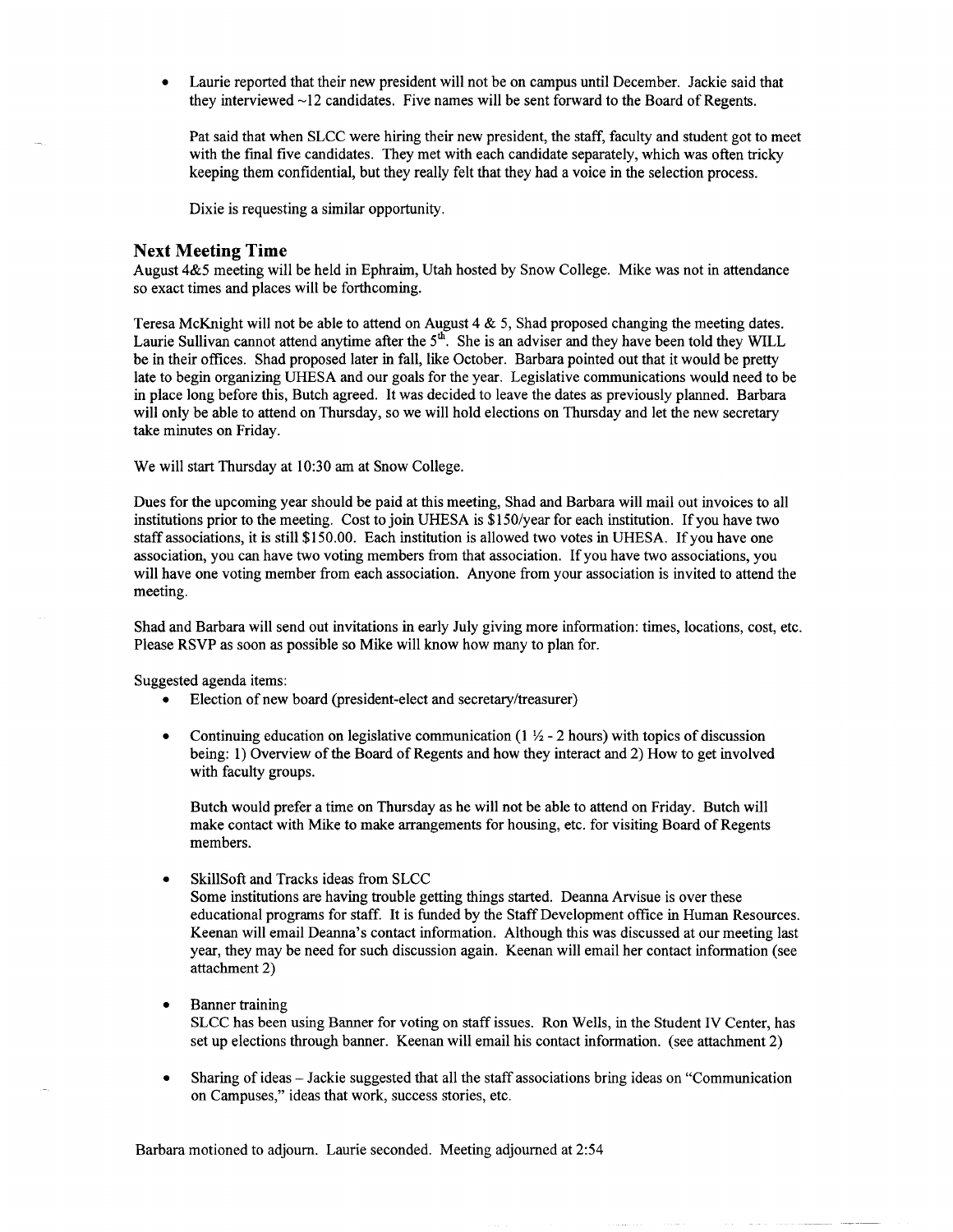**From:** "Shad Sorenson" <SORENSSH@uvsc.edu> To:  $\leq$ lizall@biology.usu.edu>,  $\leq$ awhite@campplan.utah.edu>,  $\leq$ imj@cc.usu.edu>, <mcknight@cc.usu.edu>, <Geniva.Brooks@ceu.edu>, <kelli.curtis@ceu.edu>, <freeman@dixie.edu>, <judd@dixie.edu>, <rsnow@dixie.edu>, <sgarner@dixie.edu>, <sullivan@dixie.edu>, <marcus.trinite@hsc.utah.edu>, <jballard@purchasing.usu.edu>, <M-HOWELL@purchasing.usu.edu>, <JWhite@sa.utah.edu>, <Angela.Nelsen@slcc.edu>, <Butch.Steffen@slcc.edu>, <Jonathan.Hair@slcc.edu>, <Keenan.Adcock@slcc.edu>, <Louis.Brackett@slcc.edu>, <Patsy.Albertson@slcc.edu>, <michael.jorgensen@snow.edu>, <johnsonj@suu.edu>, <Murray@suu.edu>, <Rodriguez@suu.edu>, <marlock-k@ugs.utah.edu>, <Stacie.Gomm@usu.edu>, "Louise Bridge" <BRIDGELO@uvsc.edu>, "Candace Marks" <MARKSCA@uvsc.edu>, "Clint Moser" <MOSERCL@uvsc.edu>, "Shad Sorenson" <SORENSSH@uvsc.edu>, <cbusby@weber.edu>, <CSTOKES4@weber.edu>, <jeffmartinez@weber.edu> **Date:** 6/22/2005 1:25:34 PM **Subject:** Try Connecting NOW - New Agenda Item Below

Shad E. Sorenson, Director Student Services and Student Banner President, Utah Higher Education Staff Association (UHESA) Utah Valley State College 800 West University Parkway BU147k MS 101 Orem, UT 84058-5999 (801)863-7072 (801) 863-8176 Facsimile (801) 221-0908 TDD

>» "Keenan Adcock" <Keenan.Adcock@slcc.edu> 6/22/2005 1:15:15 PM >» Update to my message a few minutes ago...

Hot Issue at SLCC

Mandatory Training Feedback

1. Regarding Mandatory Training (i.e. OSHA, Sexual Harassment Avoidance, etc), what do you call the training? At SLCC, people tend to avoid mandatory because it sounds forced. Any ideas on what your schools call it?

Our problem is that if we don't have employees attend, we could get fined.

Also, how does each school approach mandatory training for Adjunct, Faculty? Our Adjunct, for the most part, will not attend because they aren't paid like the normal faculty. What do you do to get the Adjunct folks to attend the training. Although they are not full-time employees, they do receive a paycheck and, as a result, are considered employees of the college.

3. Where do you get the funding for folks to attend the training?

4. If adjunct receive remuneration, how much is it?

5. How about faculty?

6. How (i.e.in-person, video, etc) and how often do you provide the training?

Thank you,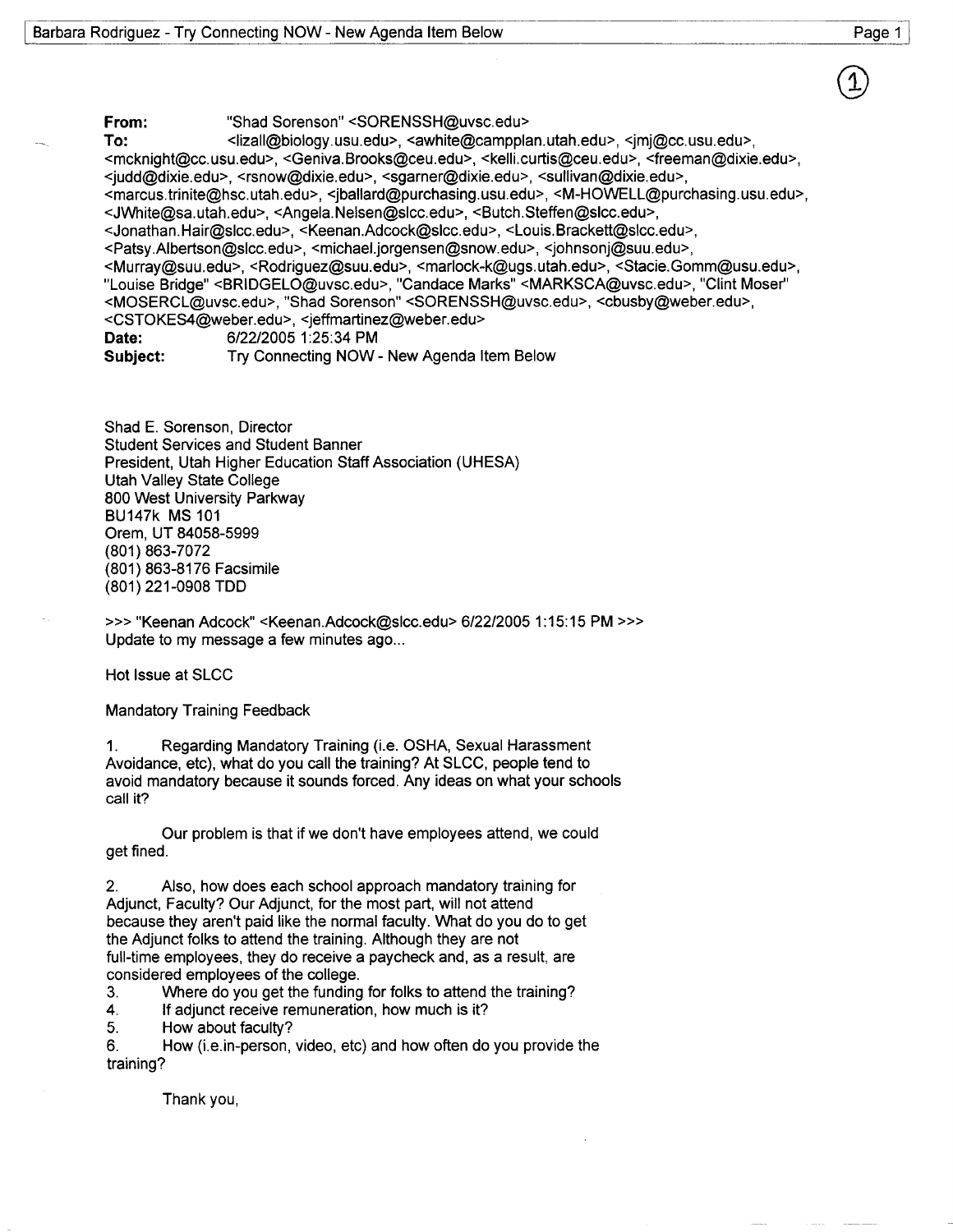From: "Keenan Adcock" <Keenan.Adcock@slcc.edu> To: <iizall@biology.usu.edu>, <awhite@campplan.utah.edu>, <jmj@cc.usu.edu>, <mcknight@cc.usu.edu>, <Geniva.Brooks@ceu.edu>, <kelli.curtis@ceu.edu>, <freeman@dixie.edu>, <judd@dixie.edu>, <rsnow@dixie.edu>, <sgarner@dixie.edu>, <sullivan@dixie.edu>, <marcus.trinite@hsc.utah.edu>, <jballard@purchasing.usu.edu>, <M-HOWELL@purchasing.usu.edu>, <JWhite@sa.utah.edu>, "Angela Nelsen" <Angela.Nelsen@slcc.edu>, "Butch Steffen" <Butch.Steffen@slcc.edu>, "Jonathan Hair" <Jonathan.Hair@slcc.edu>, "Keenan Adcock" <Keenan.Adcock@slcc.edu>, "Louis Brackett" <Louis.Brackett@slcc.edu>, "Patsy Albertson" <Patsy.Albertson@slcc.edu>, <michael.jorgensen@snow.edu>, <johnsonj@suu.edu>, <Murray@suu.edu>, <Rodriguez@suu.edu>, <marlock-k@ugs.utah.edu>, <Stacie.Gomm@usu.edu>, "Louise Bridge" <BRIDGELO@uvsc.edu>, "Candace Marks" <MARKSCA@uvsc.edu>, "Clint Moser" <MOSERCL@uvsc.edu>, "Shad Sorenson" <SORENSSH@uvsc.edu>, <cbusby@weber.edu>, <CSTOKES4@weber.edu>, <jeffmartinez@weber.edu> Date: 6/22/2005 2:35:20 PM Subject: UHESA: Staff Development and Staff Exec Board Voting Issues

Everyone:

Aloha! Here is the information you requested about Staff Development and Staff Exec Board Voting Issues:

Information for Staff Development from SLCC:

Welcome to the Salt Lake Community College Human Resources/Staff Development Web Site. Below you will find some of the training opportunities offered to all SLCC Staff. If you have any questions regarding the following training opportunities, please contact:

Deanne Arvizu Salt Lake Community College Staff Development Manager - Human Resources 4600 South Redwood Road, Room AD164 Salt Lake City, UT 84130-0808 (801)957-4088 Deanne.Arvizu@slcc.edu Web address: http://www.slcc.edu/pages/2486.asp <http://www.slcc.edu/pages/2486.asp>

Staff Association Voting Issues/Information: Ron Wells (801)957-5613 ron.wells@slcc.edu

Have a great day,

Keenan